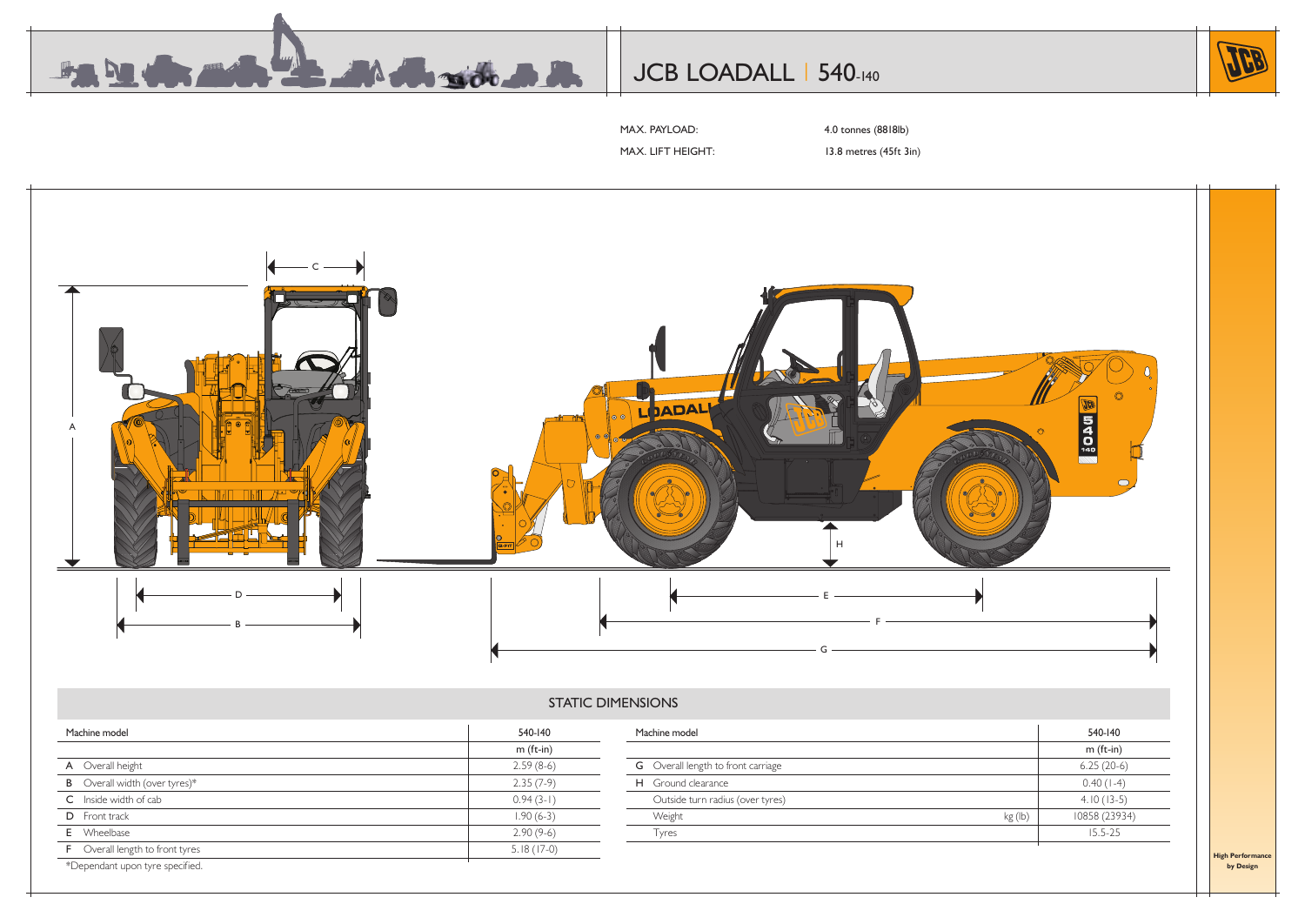





# LIFT PERFORMANCE – STABILISERS EXTENDED

|                                  | 16                         |                                                                        |
|----------------------------------|----------------------------|------------------------------------------------------------------------|
|                                  |                            |                                                                        |
|                                  |                            |                                                                        |
|                                  |                            |                                                                        |
|                                  | 4                          |                                                                        |
|                                  |                            | 60°<br>$_{1.0m}$                                                       |
|                                  |                            |                                                                        |
|                                  | 12                         | 6.0m                                                                   |
|                                  |                            | 50°<br>5.0m                                                            |
|                                  |                            |                                                                        |
|                                  | $\mathsf{I} \, \mathsf{0}$ | 4.0 <sub>m</sub>                                                       |
|                                  |                            | $\overline{40^{\circ}}$                                                |
|                                  |                            | 3.0 <sub>m</sub>                                                       |
| 4,000 kg —                       |                            | 2.0 <sub>m</sub>                                                       |
|                                  | 8                          | $30^\circ$<br>1.0 <sub>m</sub>                                         |
| 3,500 kg —                       |                            |                                                                        |
|                                  |                            | 0 <sub>m</sub>                                                         |
| $3,000 \text{ kg}$ $\frac{ }{6}$ |                            |                                                                        |
|                                  |                            | $20^{\circ}$                                                           |
| 2,500 kg —                       |                            |                                                                        |
| $2,000 \text{ kg}$ $\frac{ }{4}$ |                            |                                                                        |
|                                  |                            |                                                                        |
| 1,500 kg —                       |                            |                                                                        |
|                                  |                            | 10 <sup>o</sup>                                                        |
| 1,000 kg $\frac{2}{\sqrt{2}}$    |                            |                                                                        |
|                                  |                            |                                                                        |
| 500 kg —                         |                            |                                                                        |
|                                  |                            | $0^{\circ}$                                                            |
| 200 kg $\frac{0}{\sqrt{2}}$      |                            | û                                                                      |
|                                  |                            | $-4^\circ$                                                             |
|                                  |                            |                                                                        |
|                                  |                            |                                                                        |
|                                  | m                          | 10<br>$\dot{8}$<br>$\ddot{6}$<br>$\overline{2}$<br>$\overline{4}$<br>0 |
|                                  |                            | Chassis Levelling (Sway)                                               |
|                                  |                            | With stabilisers retracted (Sway angle $\pm 9^{\circ}$ )               |

### LIFT PERFORMANCE – STABILISERS RETRACTED

|             | 540-140       |
|-------------|---------------|
| kg (lb)     | 4000 (8818)   |
| kg (lb)     | 4000 (8818)   |
| kg (lb)     | 1250 (2756)   |
| $m$ (ft-in) | $13.8(45-3)$  |
| $m$ (ft-in) | $0.74(2-5)$   |
| $m$ (ft-in) | $9.25(30-4)$  |
| $m$ (ft-in) | $9.25(30-4)$  |
| $m$ (ft-in) | $13.25(43-6)$ |
|             |               |

Complies with stability test EN1459 annex B. Lift heights are with stabilisers fully extended.

| Machine Model                |             | 540-140       |
|------------------------------|-------------|---------------|
| Maximum lift capacity        | kg (lb)     | 4000 (8818)   |
| Lift capacity to full height | kg (lb)     | 2000 (4410)   |
| Lift capacity at full reach  | kg (lb)     | 200(441)      |
| Lift height                  | $m$ (ft-in) | $12.82(42-1)$ |
| Reach at maximum lift height | $m$ (ft-in) | $2.94(9-8)$   |
| Maximum forward reach        | $m$ (ft-in) | $9.25(30-4)$  |
| Reach with I tonne load      | $m$ (ft-in) | $6.25(20-6)$  |
| Placing Height               | $m$ (ft-in) | $12.25(40-2)$ |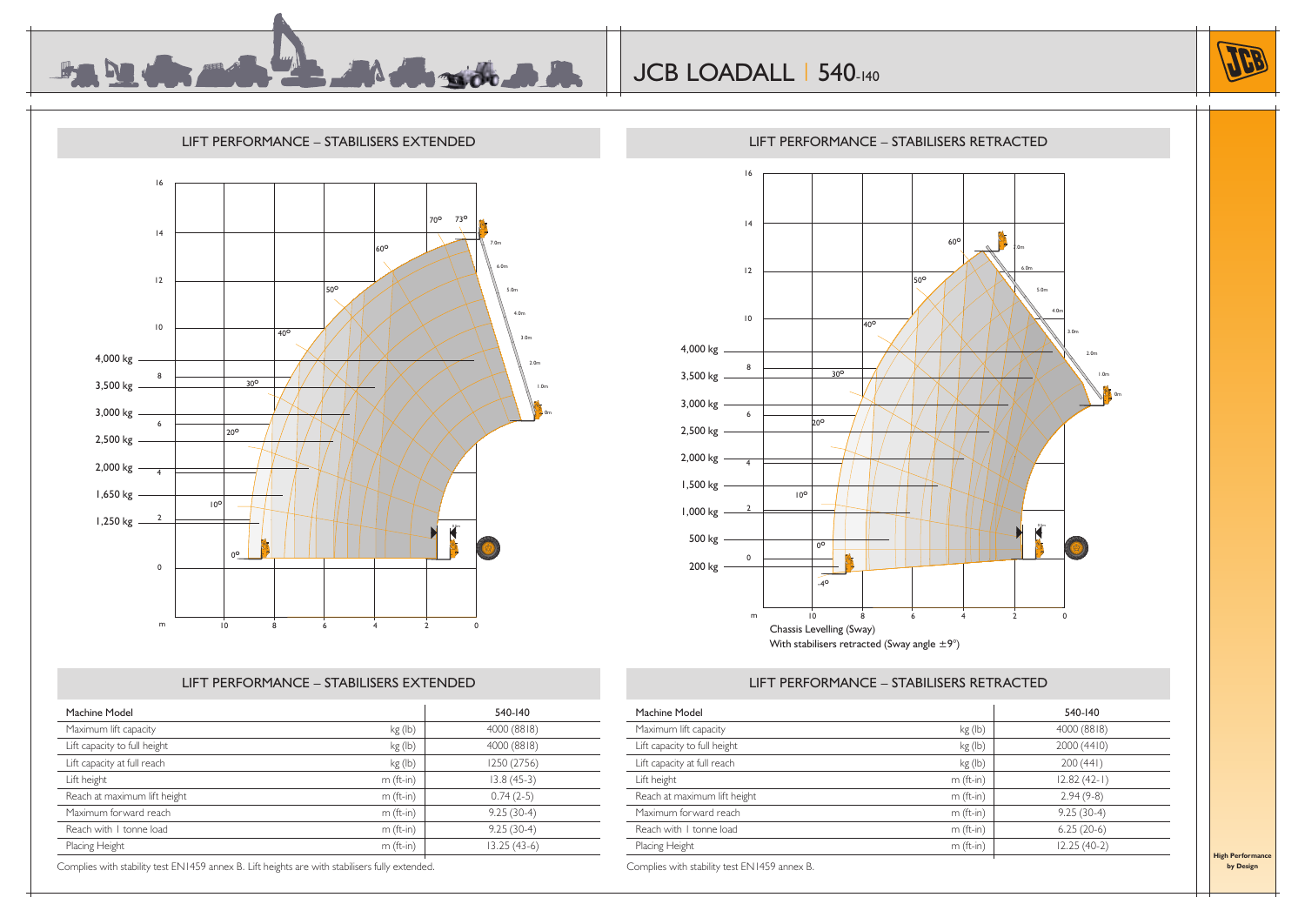#### ENGINE

**Banding Colombia** 

Latest technology and advanced design provides low fuel consumption, reduced noise, high torque and power output, total reliability and minimal maintenance.

Two-stage, dry type air filter with primary and safety elements.

| Machine Model     |              | Standard            | Option     | Option            |
|-------------------|--------------|---------------------|------------|-------------------|
| Displacement      | Itr $(in^3)$ | 4.4(269)            | 4.4(269)   | 4.4(269)          |
| No. of cylinders  |              | 4                   | 4          | 4                 |
| Bore size         | $mm$ (in)    | 105(4.13)           | 105(4.13)  | 105(4.13)         |
| Stroke            | $mm$ (in)    | 127(5)              | 127(5)     | 127(5)            |
| Aspiration        |              | Naturally aspirated | Turbo      | Turbo intercooled |
| Power rating      |              |                     |            |                   |
|                   |              |                     |            |                   |
| Power $@$ 2200rpm | $kW$ (HP)    | 62.0(82.5)          | 74.5 (100) | 90.5(121)         |
| Torque rating     |              |                     |            |                   |
| Torque            | Nm (lbf ft)  | 308 (227)           | 415 (306)  | 434 (320)         |

#### **TRANSMISSION**

JCB powershift transmission incorporating torque converter, bevel box and a 4 speed powershift gearbox in one resiliently mounted unit.

A combined steering column mounted switch incorporating directional control and 4 forward and 4 reverse powershift gears. Travel speed 25kph (16mph).

Front and rear drive axles: JCB epicyclic hub reduction drive/steer axles with Max-Trac torque proportioning differentials. Permanent 4 wheel drive.

#### BRAKES

Service brakes: Servo-assisted-hydraulically activated, self-adjusting, oil-immersed multi-disc type on front and rear axle. Parking brake: Hand operated disc brake on output of gearbox.

#### BOOM AND CARRIAGE

Boom is manufactured from high tensile steel.

Low maintenance, hard wearing pads.

JCB Q-fit self-levelling carriage with lever operated pin locking accepts pallet forks and a wide range of attachments. One boom end auxiliary hydraulic service fitted as standard.

#### SAFETY CHECK VALVES

Fitted to carriage tilt, telescopic and boom lift rams.

#### SERVICE CAPACITIES

| Fuel tank      |                 |          |
|----------------|-----------------|----------|
|                | litres (UK gal) | 25(27.5) |
| Hydraulic tank | litres (UK gal) | 31(28.8) |
| Coolant        | litres (UK gal) | 23(5.1)  |
|                |                 |          |

#### **HYDRAULICS**

Two stage gear pump with suction strainer and filter.

| Operating system pressure | bar (psi) | 241 (3500) |
|---------------------------|-----------|------------|
| Main Hydraulics           | ltrs/min  | 110        |
| Hydraulic Cycle Times     |           | Seconds    |
| Boom raise                |           | 14.2       |
| Boom lower                |           | 11.9       |
| Extend                    |           | 22.3       |
| Retract                   |           | 18.6       |
| Bucket dump               |           | 2.4        |
| Bucket crowd              |           | 3.2        |
|                           |           |            |

#### **ELECTRICS**

12 v negative earth. 92 AH battery. 65 amp alternator. Full road lighting. Reversing light. Direction indicators. Hazard warning. Reverse alarm.

#### CAB

Quiet safe and comfortable cab conforms to ROPS ISO 3471 and FOPS ISO 3449. Tinted glass all round. Laminated roof screen. Roof bars, front, rear and roof screen wash/wipe and heater/screen demister. Opening rear window. Audio-visual warning system for coolant temperature, engine oil pressure, air cleaner, battery charge, transmission oil temperature and pressure. Hourmeter and road speed indicator. Engine temperature, fuel gauge and inclinometer.

Mechanical joystick, direct acting hydraulic control levers. Adjustable steer column with stalk bar powershift change and forward reverse shuttle. Throttle and brake pedal. Adjustable deluxe seat with adjacent park brake fitted.

Automatic eye level audio-visual load moment indicator warning system receiving a signal from a load sensor on the rear axle.

This system continuously monitors the machine's forward stability and leaves the operator in control at all times.

Optional indicator lamp to show when stabilisers are on firm ground.

Safety canopy as above but with side glass and roof glass only (screen wiper and heater/screen demister not applicable).

#### **STEERING**

Hydrostatic power steering.

Three steer mode options: front wheel steer; all wheel steer; crab steer: operated from in the cab by a selection switch, or with automatic alignment.

#### OPTIONS AND ACCESSORIES

Options: Front and rear working lights, rotating flashing beacon, fire extinguisher, radial industrial tyres, electrical 2/4WD select, limited slip differential in front axle, windscreen and roof guard, air suspension seat, deluxe cab trim, no smoking pack, roof and front screen blind, radio kit, heavy duty battery, air conditioning, clearview carriage, sideshift. Attachments: Contact your local dealer for details of the comprehensive range.